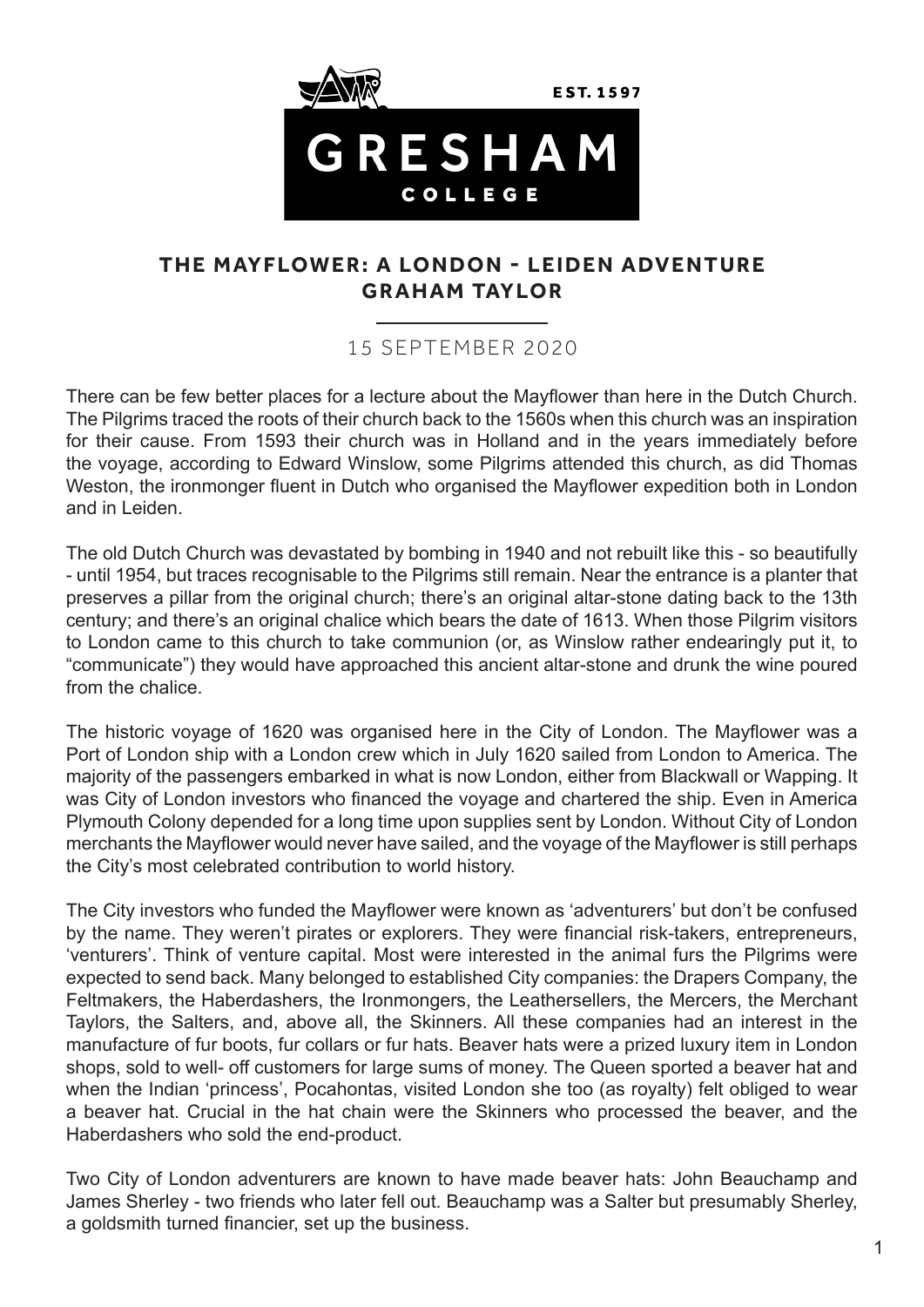They manufactured the beaver hats outside London and even built a house out in a leafy, rural retreat known as Clapham. As well as the country house in Clapham they owned townhouses and a shop in the City, which was normal for middle-class families of the day. In a letter Sherley said he kept all his books in a house in Crooked Lane, at the northern end of London Bridge. This question of townhouses is important. Writers who want to play down the role of London believe that, if they can show a Mayflower passenger was at an address outside London, then that proves they did not live in London, but that's not the case. Sherley was no great exception in living outside London, yet having a townhouse in London and a shop on London Bridge.

Some City merchants were amongst the passengers. William Bradford, who wrote on goatskin the first history of the expedition, listed six passengers as London merchants and, as they were accompanied by 19 family members and servants, they were a large contingent. There were also passengers not in Bradford's list who had once been traders in London but had later moved to Leiden: Isaac Allerton was a London blacksmith; Degory Priest was a London hatter; and Samuel Fuller, a London serge-maker.

The City of London not only organised the Mayflower expedition but it also produced the Pilgrims' church, founded in 1592 in the borough of Southwark, at that time part of the City. This church was known to contemporaries as the 'Brownist' church, with reference to the well-known preacher, Robert Browne. Shakespeare referred to the Brownists in his play, Twelfth Night. It's because London has this double link with both merchants and the church that London has over 60 Mayflowerconnected sites, more than any other place in Britain. The most famous are the wonderful halls of the livery companies; the Bevis Marks Synagogue; churches such as Southwark Cathedral, St Bride's, St Mary Rotherhithe, and of course the Dutch Church; as well as prisons such as the Clink.

It may be asked why, given the predominance of London and Leiden over the Mayflower story, the focus in Mayflower celebrations is always on Plymouth in Devon and on the East Midlands. The anomaly has often attracted attention. Jeremy Bangs, the world's greatest authority on the Mayflower, wrote that stopping in Plymouth was only "a brief, unplanned lay-over on the Pilgrims' emigration from Leiden and London to New England". The historian, Charles Banks, wrote that Bevis Marks Synagogue in London, on the site of Heneage House, where the Mayflower expedition was probably organised, is "more worthy of remembrance than the quays at Southampton and Plymouth, England, where brief stops were made…"

The usual answer to the question is that Plymouth in Massachusetts, though named 'Plymouth' many years before the Pilgrims arrived, has traditionally enjoyed strong links with Plymouth in Devon. The East Midlands contributed important names to the story of the Mayflower (Bradford, Brewster, Robinson) and has the dramatic tale of their emigration to Holland in 1608. Nonetheless, in 1620 not much happened in Plymouth, compared to London and Leiden, and in the East Midlands nothing happened at all. Plymouth contributed zero passengers to the Mayflower, and the East Midlands very few. The bulk of the 102 passengers (including the ones who embarked in Leiden) originated from London, East Anglia and Kent.

Some say Banks has missed the point. Since 1920 the purpose of the UK's Mayflower celebrations has been to cement the military alliance between the UK and the USA, and Plymouth is the largest naval base in Western Europe. Though true, this may not be the best way to build friendship between the two countries. The military alliance is historically quite recent. Older bonds are far deeper (freedom of belief, toleration and government by consent) but these would have to be celebrated in London, where political decisions were made.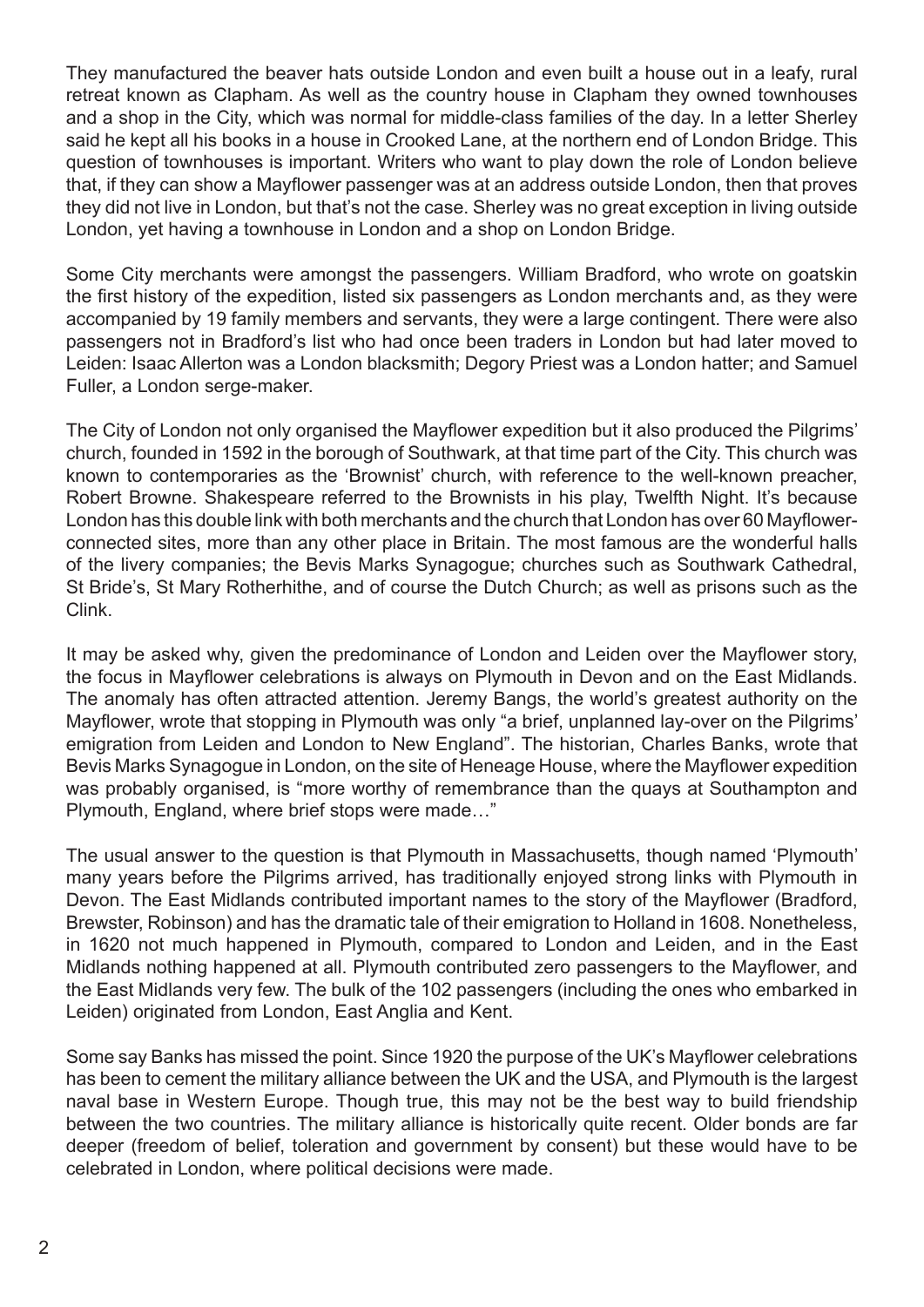There's also a geographical argument for Plymouth, that it was the last stop of the Mayflower before crossing the Atlantic - but voyages are listed by their port of origin, not their stops. The Titanic's last stop was Cork, but everyone accepts that the Titanic sailed from Southampton.

Ironically, the strongest opponents of London celebrations are to be found in London, where hostility to the Mayflower takes many different forms. Firstly, there's a somewhat snobbish reluctance to accept that London's greatness was created by risk-taking 'adventurers', dubious interlopers and problematic dissenters rather than by common-sense British chaps of sound judgement. There are plenty of other prejudices. A figure in the City, asked to support the anniversary celebrations, replied: "We do enough for the Americans already." An Anglican clergyman asked for his support, replied, "I'm a loyal member of the Church of England". A prominent member of the London Assembly said: "We shouldn't be celebrating colonialists responsible for slavery and the genocide of the Indians."

Of the three, the last objection is most easily dismissed. Whatever happened later in the colonisation of North America, the Mayflower was chosen as an icon by the anti-slavery movement, by the Chartists, and by Abraham Lincoln precisely because the Pilgrims were against slavery, against mistreatment of the Native Americans and in favour of government by consent,

The protestation of loyalty to the Anglican Church is almost as flimsy, based as it is on the strange idea that the Anglican Church in 1620 was the same as the Anglican church today. The modern Anglican Church dates from the 1688 Revolution when the existence of rival churches was accepted. In the early 17th century it was an arm of despotic state power. It imposed compulsory church attendance; it sanctioned torture and execution; it had its own courts, its own bailiffs and its own informers; it promoted from the pulpit government policies; it had absentee ministers, and others not literate enough to deliver a sermon. It's true the absentee ministers did occasionally bring some colour to the Church: one absentee vicar became a travelling minstrel, and another absentee, John Beale of Juxta Fowey, became the best wrestler in Cornwall. Nonetheless, a modern Anglican needs feel no loyalty to such a church, any more than a Catholic should feel loyalty to the Inquisition.

That leaves the third objection - that the Mayflower expedition is somehow American and therefore patriotic Brits should have nothing to do with it. In fact the contrary is the case. The Mayflower was a British ship with a British crew, financed by British investors, and transporting British passengers to a British colony. America, the country, did not exist. The settlers were fiercely patriotic Englishmen. When Bradford wrote of his pride in "our nation", the nation he was referring to was England, not America. The Pilgrims believed the English were the Chosen People, historical successors to the Jews they so admired. God had made England the first Protestant country in the world, delivered the English from Bloody Mary, and then helped them defeat the Spanish Armada and the Gunpowder Plot. The two parents of the Mayflower were Leiden and London. Neither parent was American.

Charles Banks in fact made no objection to Plymouth and the East Midlands being central to any Mayflower celebrations. They both have good stories to tell, and so too does Southampton. His point was only that London should receive recognition. Excluding London cuts out the heart of the Mayflower story. London, as the capital, was the economic and political battleground where for decades the merchants and Pilgrims fought against the state for free trade, freedom of belief, and government by consent. The Mayflower sailed from London to America. To say the Mayflower sailed from Plymouth to America, as is sometimes said, is like writing about Charles Dickens without mentioning the Marshalsea Prison, or about John Harvard without mentioning that his mother ran a pub in Borough High Street.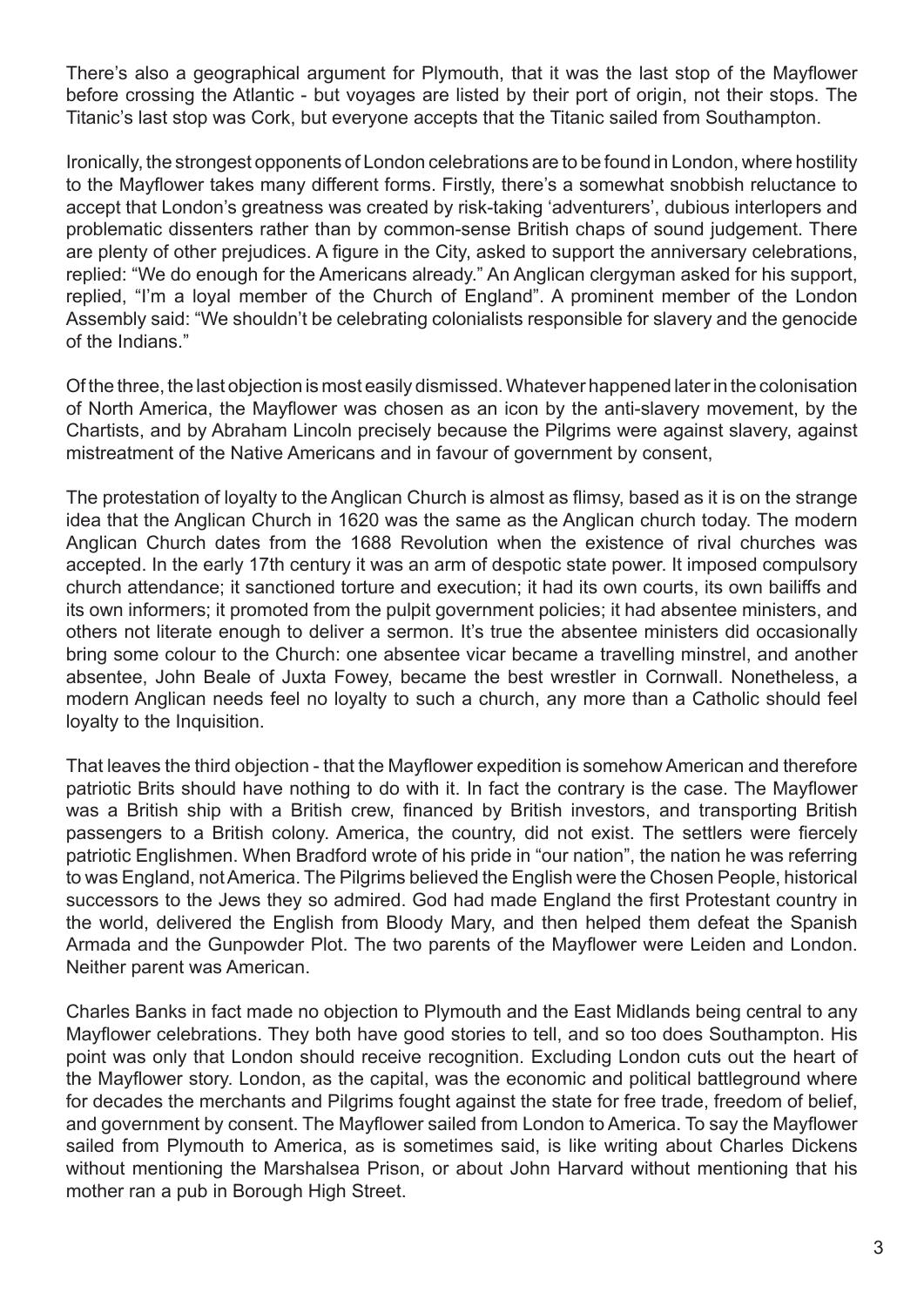To understand how it happened that the Pilgrims and the London merchants came to stand for freedom, it's necessary to cast a glance back 70 years before the historic year of 1620. The background was a huge expansion in the wealth of London. Between 1500 and 1750 London's population soared from 50,000 to over 500,000, a tenfold increase in size. London boomed not only in trade but in manufacturing. By 1620 the River Thames was packed with ships bringing coals from Newcastle (it's true!) for a host of industrial processes reliant upon heat: dye-making, glass-blowing, salt-refining, soap- boiling. By 1600 there was an accumulation of capital in the hands of the London merchants enough to fund a thousand ships. The Mayflower was only the most famous.

The merchants found themselves continually bumping up against restrictions on their freedom. They wanted free trade, for individuals and for the new joint- stock companies, but the state heavily regulated business activities and also carved out big chunks of trade and sold them off as monopolies, to the great profit of the court. For example, although woollen cloth was England's chief export, the Company of Merchant Adventurers was granted monopoly control of all cloth exports to northern Europe. No competition was allowed. Anyone who tried to break the monopoly was severely punished.

A corollary of free trade was freedom of religion. To do business in Antwerp, Gdansk or Venice, the merchants needed toleration for their Protestantism but that meant London had to be tolerant in return. They needed toleration for themselves too. City merchants were highly literate and they read avidly the printed Bibles newly translated into English. In these Bibles they came across Kings who were elected, prophets who denounced rich landowners, priests who were wolves in sheep's clothing. They wanted to discuss such novelties but didn't wish to be imprisoned, or perhaps publicly whipped, for unorthodox opinions they might have imprudently imbibed from the holy texts. They also needed toleration for the Netherlands refugees whose technical skills they so valued. The City merchants were certainly averse to all persecutions. Burning heretics in the high street was bad for business.

It was a wave of Protestant refugees from the Netherlands (then still Catholic) that prompted a first small step on the road to freedom, the foundation of this Dutch Church. Archbishop Cranmer worried that among the refugees there might be communistic Anabaptists dangerous to the state, and he hoped a church in London for Dutch speakers might help identify incoming heretics, so they could be executed or at least deported. He also hoped a Dutch church would act as a model for the Protestantism he wished to establish in England.

So it was that in 1550 the Dutch Church became the first officially recognised independent church in England. It was a historic moment but, after Elizabeth came to the throne, it soon dawned upon the authorities that they might have made a big mistake. For the Dutch Church was more radical in its polity than the compromise settlement of Elizabeth allowed and it became a model not so much for the Anglican Church, as Cranmer had hoped, but for the other independent churches that now began to sprout up on all sides.

The Dutch Church was attractive to radical merchants in the City. It was a so- called 'gathered' church, not a parish church, and attendance was therefore voluntary, not compulsory. Independent of the state, the Church was also able to elect its own Pastor, Elders and Deacons. However, from all this flowed an awkward question for Queen Elizabeth: if foreigners could have a free, self- governing church in London, with elected ministers, why could Londoners not have one too? Backed by City of London merchants such as Roger Holland, who was a member of the Company of Merchant Taylors, unofficial churches began to spread across the capital. These churches met secretly in sparsely inhabited woodlands outside the City like Islington or else in the homes of the merchants, or on ships moored on the Thames that City merchants owned.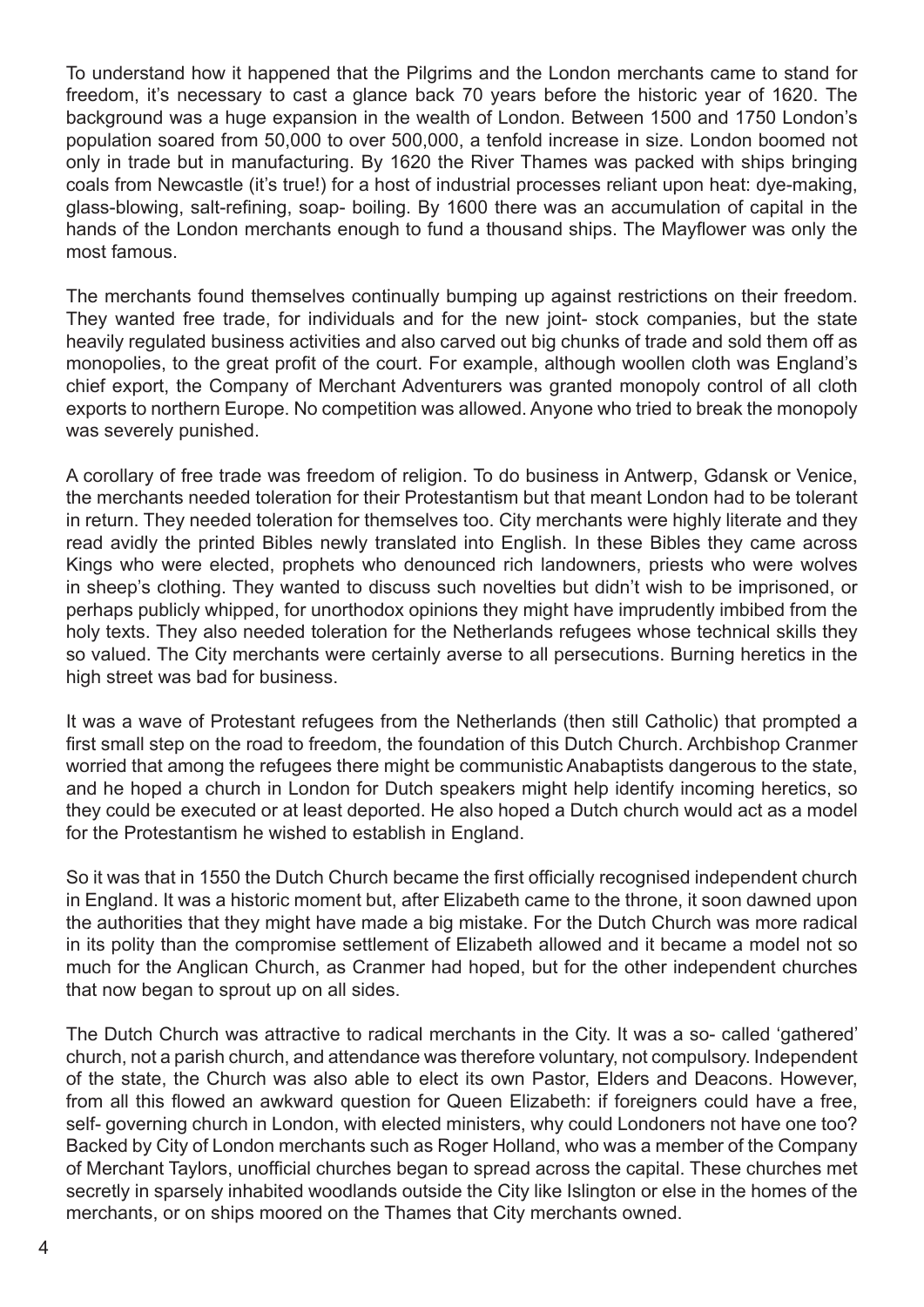In 1567 in the Savoy area of London, just south of the Strand, 77 members of an independent church led by a Richard Fitz were arrested and imprisoned. This Fitz church was recognised years later by the Pilgrims as the ancestor of their own church in New England. It was recognised both by John Robinson and William Bradford since it had the three essential ingredients the Pilgrims looked for: it was a 'gathered' church so it was voluntary; membership was by covenant so, to join, a member had to agree with the ethos of the church; and its officers (including the Pastor and the Elders) were elected. Such churches were not democratic in a modern sense, for officers could stay in post for life, but they did embody government by consent.

The Fitz church and all other unofficial churches were soon stamped out by Elizabeth, but in the 1580s Robert Browne set up an independent church in Norwich and, when this was also suppressed, he fled the country. This was the first emigration. He was granted refuge in Middelburg by the Company of Merchant Adventurers and there was able to promote his 'Brownist' ideas.

Browne's defiance drew the attention of Richard Hakluyt, a cosmographer, whose father was a member of the Skinners Company, financially interested in the abundant furs of North America. Observing the fearlessness of Browne and his Brownists, Hakluyt had the idea that, if a colony of Brownists could be established in America, they would make perfect settlers: tough-minded and hard-working enough to build a town from scratch, yet sufficiently ethical to befriend the local Indians, win their confidence, and thus obtain the beaver furs so profitable for the Skinners Company.

Elizabeth rejected Hakluyt's proposal. The motivation of the court was quite opposite to that of companies like the Skinners. Elizabeth's court thought of America in terms of acquiring goldmines, slaves, military bases, and prime land for the second sons of aristocrats.

The big step forward for Hakluyt and the merchants was the formation of the Virginia Company in 1606. At first there were two Virginia Companies, one headed by Plymouth and the other by London but the Plymouth one failed early on. To find recruits for its settlements in America the London Company undertook what was in effect an advertising campaign, publishing an array of promotional materials. Such extravagant claims were made for life in North America (how abundant were the fish and game, how idyllic the climate was, how friendly the Indians were) that London theatres had much fun satirising the Company's over-the-top promises. Christopher Levett, after he'd visited America, was so annoyed by the hype he reported sarcastically: "I will not tell you... that corne doth grow naturally (or on trees), nor will the Deare come when they are called, or stand still and look on a man till he shoot him ... nor [will] the fish leap into a kettle…

Nonetheless, many Brownists in Holland were won over by this propaganda from London. As early as 1613 the Brownists in Amsterdam were seeking to buy a ship in London and many in Leiden were interested too. The first step Leiden took was in 1616, when Henry Jacob established in London a 'semi- separatist' Brownist church, approved by Pastor Robinson. It was called semiseparatist because it represented the Brownists in Leiden but was compliant enough to be legal, not clandestine, in London. This enabled a rich London merchant Sabine Staresmore, a Brownist, to open negotiations with King James about emigration to America. Two Leiden negotiators - Cushman and Carver - were then sent to London for the drawing up of documents.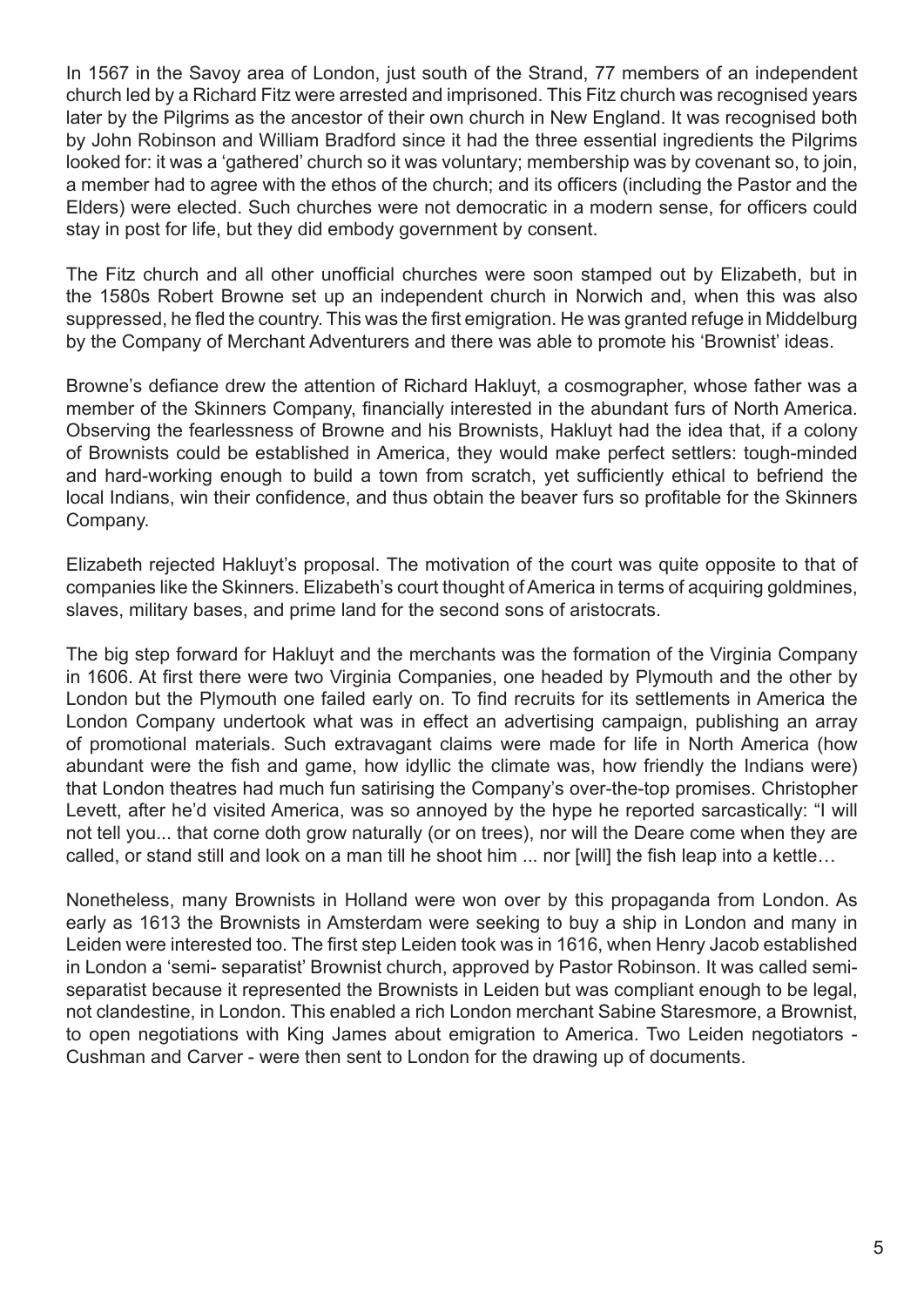As it happened, negotiations in 1617-20 had a bumpy ride and matters were not resolved until early in 1620 when a group of City merchants sent Thomas Weston to Leiden with a generous offer which the Leiden Pilgrims accepted enthusiastically. The merchants Weston represented were then able, after some frustrating delays, to charter the Mayflower in Rotherhithe, decide the passenger list and fix a departure date. The Mayflower sailed from London with its passengers at the end of July in 1620 and met the Leiden contingent in Southampton.

The London merchants continued to exercise control after the Pilgrims had settled in Plymouth Colony. In the 1620s the City merchant, James Sherley, was head of the Plymouth Colony jointstock company in London. Bradford says he was "the stay, and life of the whole business". Sherley's goldsmith's shop was at the sign of the Golden Horseshoe on London Bridge, and all letters about Plymouth were addressed to the Golden Horseshoe. It's not mentioned often enough that the headquarters of Plymouth Colony in the 1620s was the shop of a City merchant on London Bridge.

Despite Sherley's devotion to the cause, the survival of Plymouth Colony was for seven years touch and go. The colonists could not send back to London enough fish, fur or timber. The London merchants were repeatedly tempted to pull the plug by not sending any more supplies. In 1625 it looked as if that indeed might happen, and Governor Bradford was in despair, but then four of the London merchants, led by Sherley, stepped forward and, by buying out all the other investors, saved the day.

In the 1640s the City merchants had reason to be glad, for political reasons, that they had rescued New England. In the Civil War the City of London was the main supporter of Parliament against Archbishop Laud and King Charles. It was the Brownist church in London, comprising those who had decided not to emigrate, who led the campaign that brought down the Archbishop, while the Pilgrims in New England streamed back to London in their thousands and added their military muscle to Oliver Cromwell's New Model Army. They were accustomed to carrying weapons in New England and knew how to use them.

It was not, however, until the 'Glorious Revolution' of 1688, when the British Crown passed to the Dutchman, William III, and his wife, Mary II, that there was final victory for the City merchants and their twin concerns of trade and toleration. The Toleration Act of 1689 was the victory the Pilgrims had always yearned for, but most did not live to see. On free trade the victory of the City merchants over the monopolies was also emphatic. An Act of 1689 permitted anybody to export cloth anywhere. It was a victory for free trading over state control by the court. From then on more trade was conducted by joint-stock companies, and in 1694 the Bank of England was founded, the greatest joint- stock company of them all. No other country had such a powerful bank, not even wealthy Holland. Britain was now on course to become the strongest economy in Europe. and then the world.

It had been a long struggle from 1550 to the final victory in 1688. Inside this Dutch Church the history of that struggle is laid out visually. The west window shows the City of London welcoming the Dutch refugees in 1550 and it shows the coats of arms of England and the Netherlands with the motto, 'Nos vinxit libertas' ('Freedom has linked us together'). In the entrance-hall is a list of pastors' names including the name of Simon Ruytinck, the famous Christian humanist, Pastor here in 1620. The victory in 1688 is also recorded, with a stained-glass window showing William and Mary.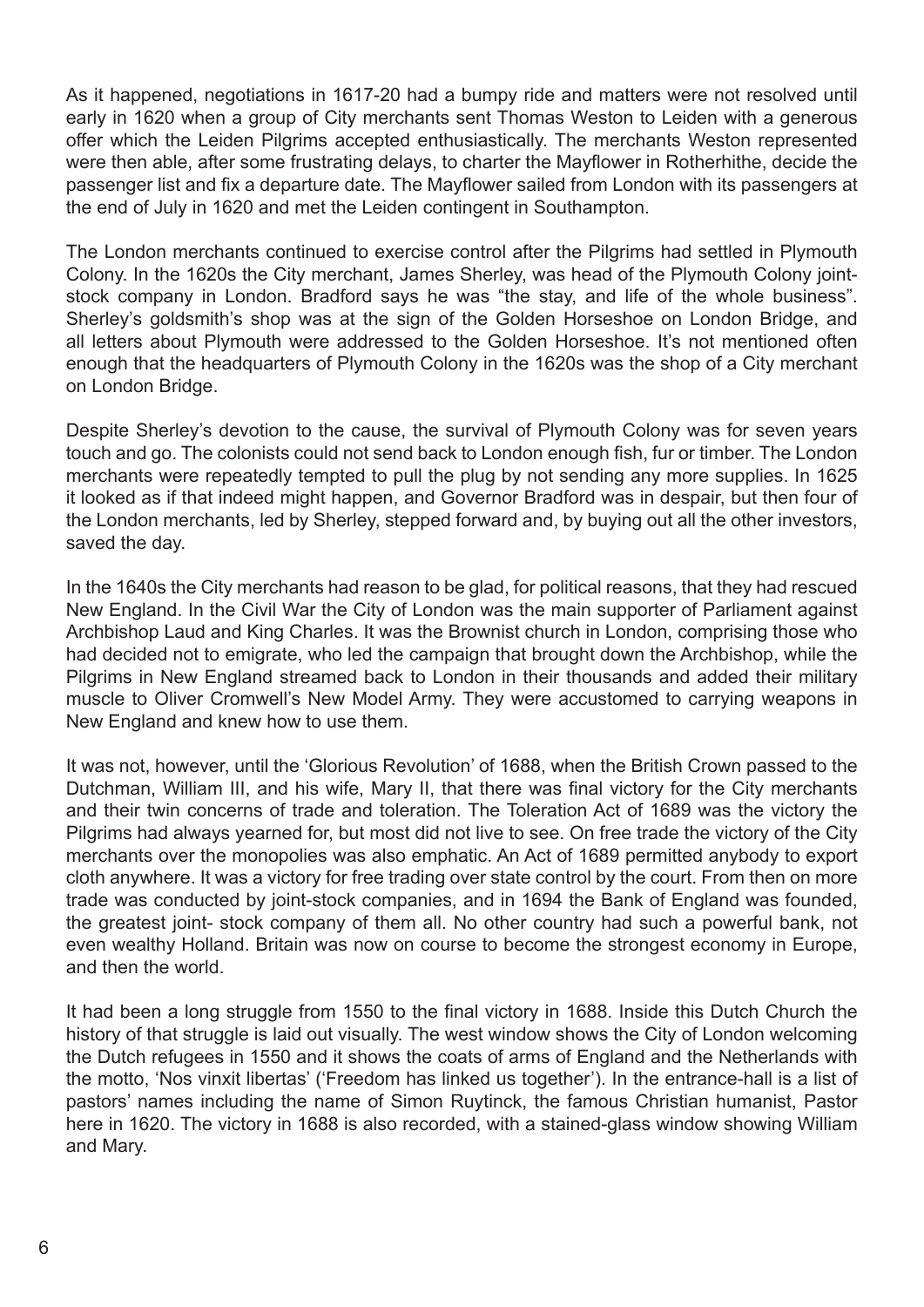In 1688 the Mayflower ship was of course not mentioned. Though it was clear in the 18th century, as Hume acknowledged in his History of England, that it was the Nonconformists who had brought freedom to Britain, the turning-point for the legend of the Mayflower didn't come until the 19th century, when both the Chartists and the anti-slavery movement hailed the Pilgrims as heroes. The Pilgrims were also admired for their benign treatment of the Indians who, as Hakluyt and the Skinners Company had observed, needed to be treated well if furs were to be obtained. Liberals praised the Pilgrims for winning the principle of government by consent, which they practised themselves in New England. All this led Abraham Lincoln to praise the Mayflower as an icon of freedom, and establish Thanksgiving as a special holiday.

In the 20th century revisionists emerged who challenged the iconic status of the Mayflower. The line they took was not outright opposition (as freedom, toleration and government by consent are hard to oppose) but an allegation that the Mayflower story was largely myths and in reality the Pilgrims were a fairly undistinguished bunch of economic migrants thrown together on a fairly insignificant voyage. The revisionist tide might have swept away all faith in Mayflower values, but this has not happened. The Mayflower has not lost its hold on the popular imagination, for the debunking always sounds hollow. The critics of the Pilgrims could have been taken seriously only if they themselves had suffered imprisonment for their beliefs; or had built a town with their bare hands in the snow; or had written painstakingly on goatskin, by candlelight, a masterpiece of world literature. For that is what the undistinguished people had done, in their insignificant way.

The historian, Samuel Morison, once mocked the Pilgrims by saying that, if the Mayflower had sunk in the middle of the Atlantic, nothing in history would have changed. Another ship would have founded New England. Of course, strictly speaking, that's true, but it is to underestimate the epic voyage of the Mayflower. The Mayflower was not just a ship. It carried on board the ideas of freedom and government by consent. The Pilgrims are not remembered just for what they did, remarkable though that was, but for what they stood for…

In this year of the 400th anniversary the Mayflower still represents freedom on both sides of the Atlantic. For the City of London merchants it was the freedom to trade and invest, and for the Pilgrims they sponsored it was the freedom to speak, assemble and worship in their own way. Those freedoms were made in London, they were made in Leiden and they were made in this church. Nos vinxit libertas, 'Freedom has linked us together', it declares over there on the west window. The London merchants and the Leiden Pilgrims; Britain, the Netherlands, the United States: "Freedom has linked us together."

© 2020 Graham Taylor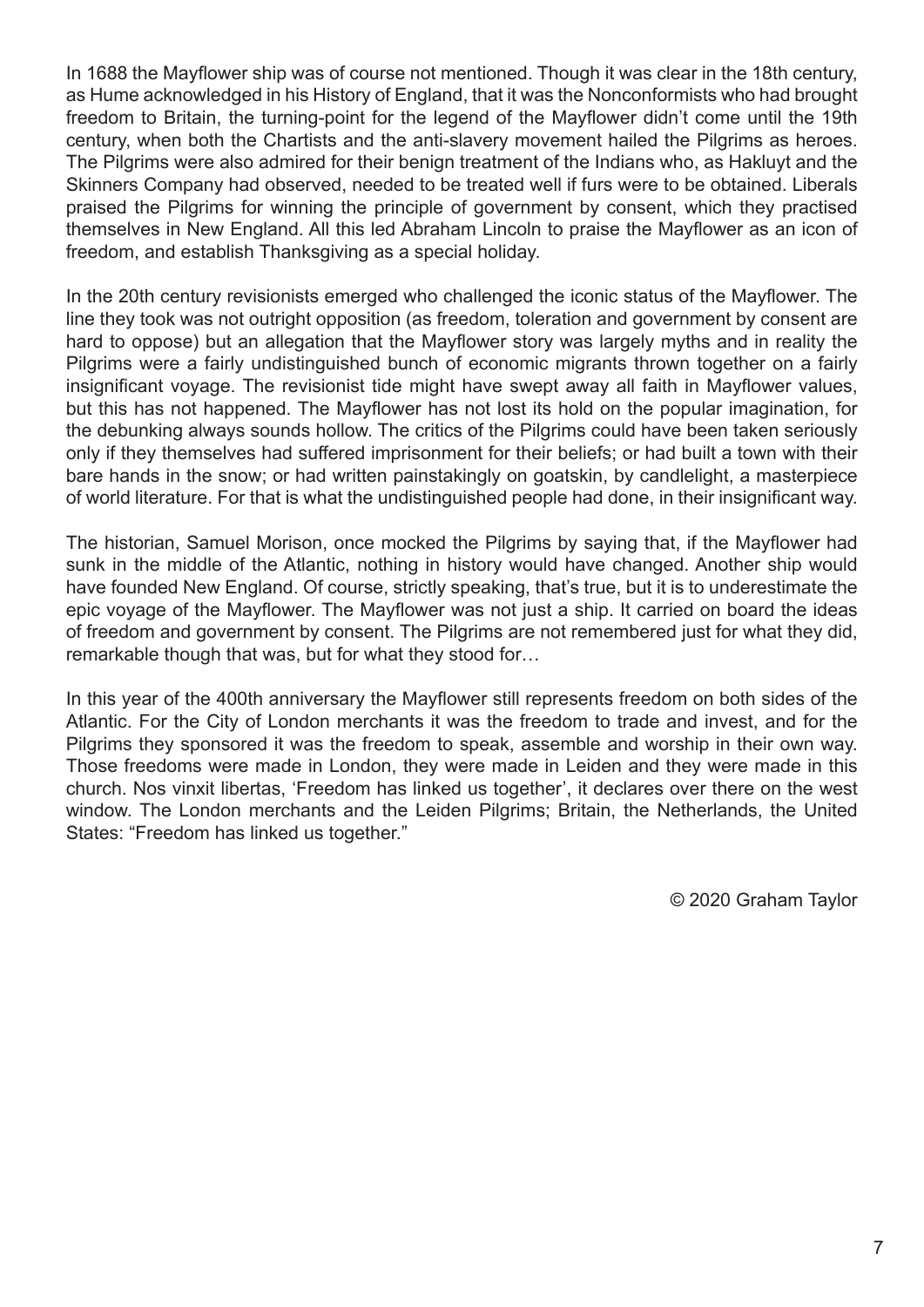## **Q: Was the original destination Virginia?**

GT: The word 'Virginia' is problematic: for some it meant the whole North American coast up to 'Canada'. But it's true that originally the Mayflower was supposed to go to the Hudson River, now New York, and the destination was changed. In my book I discuss the reason for this at length and argue that probably it was not bad weather but orders from London that made the Mayflower to disembark in New Plymouth.

## **Q: How did they survive for food? What were their relations with the local tribes?**

GT: They soon made a treaty of peace with the Wampanoag (1621) and this peace lasted for half a century. The Wampanoag taught them how to plant maize and catch eels. In return the settlers used their muskets to protect the Wampanoag crops and supplied them with knives. By allying with the Wampanoag, however, they did then have to defend the Wampanoag from their rivals.

#### **Q: What's the evidence for the C of E being a force of violent tyranny in the 1620's. William Prynne? Didn't the Arminianism of the early 17th century lay out the blue print for the high church we saw in the the 19th century and in elements of Anglicanism today. I disagree that Anglicans should disavow the early c17th church.**

GT: The word 'tyranny' wasn't used in the lecture. The church was an arm of the state but subject to the rule of law. There were different types of Arminianism: Milton's type was different from Laud's & Grotius', which depended on state power. My book praises the modern Anglican Church of 1688. If you wish to defend the early 17th C church then you must defend compulsory church attendance, the burning of heretics (1612) and execution of Catholics & Brownists (1590s). But why bother? No other church defends its bad moments.

## **Q: Isn't there more to be considered regarding colonisation? America was not an empty country and the eventual impact on indigenous peoples was traumatic.**

GT: Robert Cushman discussed this at the time. See my book. One argument was that New England, after the 1616 epidemic, was empty. In addition, Pastor Robinson instructed them to treat the Indians well and not take anything from them without paying for it. They kept to this. Finally, it has to be remembered that the Mayflower was not a colonialist but a trading enterprise. The Pilgrims depended on co-operation with the Indians to succeed. I agree with you about colonialism in general but the Mayflower was the exception that proved the rule.

## **Q: Do you think that the democratic freedoms we take for granted in the UK and the US would have happened if not for the two way exchange of ideas between London and the pilgrims Plymouth community?**

GT: Yes, I think the quasi-democratic freedoms would have spread anyway because Britain was a great trading nation and an exchange of ideas would have happened eventually. In addition, John Locke, the liberal philosopher of the 1688 Revolution, took his ideas from Holland, as the Pilgrims did, so there was a reinforcement loop of tolerant ideas.

# **Q: The 'chalice' you showed was not a chalice (church goblet) but a ewer?**

GT: The so-called 'chalice' is actually a pot or flagon in Dutch rather than a ewer. The confusion is to do with the practices of the Dutch Church. Communion took place around a table. Every communicant had a cup, so the cups were not sacramental but the pot was, so the pot appears in their list of sacramental objects as their 'chalice..!